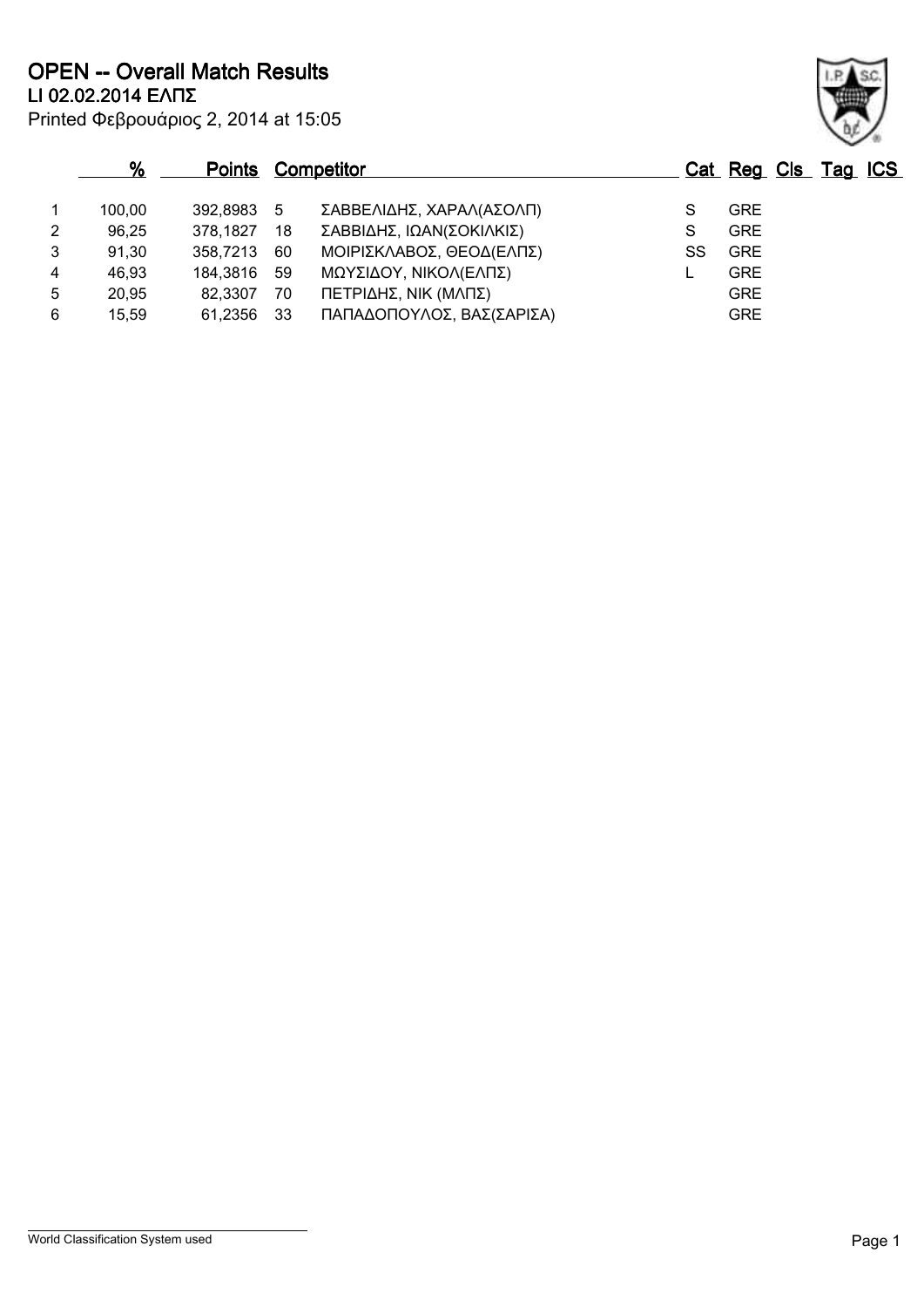**PRODUCTION -- Overall Match Results**

Printed Φεβρουάριος 2, 2014 at 15:05

# **LI 02.02.2014 ΕΛΠΣ**

|                | <u>%</u> |          |              | Points Competitor             |             | Cat Reg Cls Tag ICS |    |  |
|----------------|----------|----------|--------------|-------------------------------|-------------|---------------------|----|--|
| 1              | 100,00   | 421,1705 | 64           | ΓΡΗΓΟΡΙΟΥ, ΓΡΗΓ(ΑΣΟΛΠ). -     | J           | <b>GRE</b>          |    |  |
| $\overline{2}$ | 90,60    | 381,5849 | 29           | ΡΩΜΑΝΟΣ, ΧΡΗΣΤΟΣ(ΕΛΠΣ)        | $\mathbf S$ | <b>GRE</b>          |    |  |
| 3              | 81,84    | 344,6865 | 63           | ΠΑΡΔΗΣ, ΝΙΚ(ΕΛΠΣ)             |             | <b>GRE</b>          |    |  |
| 4              | 81,32    | 342,5035 | 40           | ΛΟΥΛΟΠΟΥΛΟΣ, ΚΩΝ(ΑΡΤΕΜΣΕ)     |             | <b>GRE</b>          |    |  |
| 5              | 76,87    | 323,7582 | 55           | ΣΑΣΛΗΣ, ΘΕΟΔ. (ΣΚΒΕ)          |             | <b>GRE</b>          |    |  |
| 6              | 68,38    | 287,9976 | 39           | ΜΕΡΚΟΥΛΙΔΗΣ, ΓΕΩΡ(ΣΚΒΕ)       |             | <b>GRE</b>          |    |  |
| 7              | 67,39    | 283,8468 | $7^{\circ}$  | ΚΑΡΑΔΗΜΗΤΡΗΣ, ΔΗΜ (ΕΛΠΣ)      |             | <b>GRE</b>          |    |  |
| 8              | 61,01    | 256,9766 | 34           | ΠΑΡΙΣΣΗΣ, ΒΑΣΙΛ(ΕΣΚΟΘ)        | S           | <b>GRE</b>          |    |  |
| 9              | 60,85    | 256,2921 | 84           | ΓΕΩΡΓΑΚΟΣ, ΑΘΑΝ(ΑΣΟΛΠ)        | S           | <b>GRE</b>          |    |  |
| 10             | 56,87    | 239,5375 | 20           | ΜΠΑΜΠΑΤΣΙΚΟΣ, ΧΡΗΣΤΟΣ(ΕΛΠΣ)   |             | <b>GRE</b>          |    |  |
| 11             | 55,40    | 233,3269 | 52           | ΧΡΙΣΤΟΥΛΑΚΗΣ, ΠΑΣΧ(ΑΣΟΛΠ)     |             | <b>GRE</b>          |    |  |
| 12             | 55,37    | 233,2213 | 71           | ΠΙΖΙΡΤΖΙΔΗΣ, ΙΣΑΑΚ(ΛΕΚ)       |             | <b>GRE</b>          |    |  |
| 13             | 52,75    | 222,1810 | 17           | ΒΑΣΙΛΕΙΑΔΗΣ, ΑΓΓΕΛ(ΕΛΠΣ)      |             | <b>GRE</b>          |    |  |
| 14             | 52,22    | 219,9403 | 38           | ΔΟΥΚΑΚΗΣ, ΕΥΣΤΡ(ΕΛΠΣ)         |             | <b>GRE</b>          |    |  |
| 15             | 51,17    | 215,5093 | 79           | ΑΘΑΝΑΣΙΑΔΗΣ, ΓΕΩΡ. (ΕΛΠΣ)     |             | <b>GRE</b>          |    |  |
| 16             | 48,68    | 205,0204 | 47           | ΜΠΑΜΠΑΛΗΣ, ΑΛΕΞ(ΕΛΠΣ)         |             | <b>GRE</b>          |    |  |
| 17             | 44,85    | 188,9107 | 12           | ΖΗΣΟΠΟΥΛΟΣ, ΣΤΕΡΓ(ΕΛΠΣ)       | $\mathbf S$ | <b>GRE</b>          |    |  |
| 18             | 41,04    | 172,8455 | 41           | ΚΟΚΟΖΗΣ, ΓΕΩΡΓ(ΑΡΤΕΜΣΕ)       |             | <b>GRE</b>          |    |  |
| 19             | 39,88    | 167,9575 | 11           | ΚΟΥΣΗΣ, ΧΡΗΣ(ΕΛΠΣ)            |             | <b>GRE</b>          |    |  |
| 20             | 39,47    | 166,2460 | 67           | ΒΟΥΔΙΚΛΑΡΗ, ΝΙΚ(ΕΛΠΣ) -       | L           | <b>GRE</b>          |    |  |
| 21             | 39,26    | 165,3515 | 45           | ΒΑΗΣ, ΣΤΕΡ(ΣΟΘΕΣ)             |             | <b>GRE</b>          |    |  |
| 22             | 37,25    | 156,8830 | 50           | ΜΗΝΑΣ, ΝΙΚ(ΑΣΟΛΠ)             |             | <b>GRE</b>          |    |  |
| 23             | 36,63    | 154,2775 | 24           | ΒΑΣΙΛΕΙΑΔΗΣ, ΑΓΓ (ΣΚΒΕ)       |             | <b>GRE</b>          |    |  |
| 24             | 33,30    | 140,2680 | 88           | ΕΜΜΑΝΟΥΗΛΙΔΗΣ, ΘΕΟΔ(ΑΣΟΛΠ) -  |             | <b>GRE</b>          |    |  |
| 25             | 33,20    | 139,8168 | 22           | ΤΙΓΚΑΣ, ΙΩΑΝ((ΣΟΑΡΚΑΛ)        |             | <b>GRE</b>          |    |  |
| 26             | 29,89    | 125,8955 | 66           | ΘΕΟΔΟΥΛΟΥ, ΘΕΟΔ(ΕΛΠΣ) -       | S           | <b>GRE</b>          |    |  |
| 27             | 29,12    | 122,6421 | 44           | ΓΙΑΝΝΑΚΗΣ, ΝΙΚ(ΜΛΠΣ)          | S           | <b>GRE</b>          |    |  |
| 28             | 28,20    | 118,7671 | 83           | ΤΣΙΤΑΚΗΣ, ΠΑΝΑΓ(ΕΛΠΣ)         |             | <b>GRE</b>          |    |  |
| 29             | 28,11    | 118,3724 | 68           | ΦΟΥΝΤΟΥΚΗΣ, ΑΓΓΕΛΟΣ(ΕΛΠΣ)     |             | <b>GRE</b>          |    |  |
| 30             | 28,07    | 118,2338 | 35           | ΝΕΤΚΙΔΗΣ, ΚΥΡΙΑΚ(ΕΛΠΣ)        |             | <b>GRE</b>          |    |  |
| 31             | 27,79    | 117,0248 | 54           | ΑΛΕΞΙΟΥ, ΧΡΙΣΤΙΝΑ(ΣΚΒΕ)       | L           | <b>GRE</b>          |    |  |
| 32             | 26,07    | 109,7860 | 31           | ΜΑΥΡΟΣ, ΝΙΚΟΛ(ΕΛΠΣ)           |             | <b>GRE</b>          |    |  |
| 33             | 23,29    | 98,0793  | 53           | ΑΛΕΞΑΚΗΣ, ΑΓΓΕΛ(ΑΣΟΛΠ)        |             | <b>GRE</b>          |    |  |
| 34             | 22,81    | 96,0855  | 28           | ΠΕΖΙΡΚΙΑΝΙΔΗΣ, ΓΙΩΡ(ΟΠΣΘ)     |             | <b>GRE</b>          |    |  |
| 35             | 22,20    | 93,4985  | 81           | ΙΟΡΔΑΝΙΔΗΣ, ΚΩΝ/ΝΟΣ (ΕΛΠΣ)    |             | <b>GRE</b>          |    |  |
| 36             | 21,59    | 90,9318  | 90           | ΑΝΑΓΝΩΣΤΟΠΟΥΛΟΣ, ΔΗΜ(ΕΛΠΣ)    |             | <b>GRE</b>          |    |  |
| 37             | 17,68    | 74,4585  | 87           | ΝΕΤΚΙΔΗΣ, ΔΗΜΗΤΡ(ΕΛΠΣ)        |             | <b>GRE</b>          |    |  |
| 38             | 17,34    | 73,0101  | 26           | ΚΟΥΤΕΛΗΣ, ΝΙΚΟΛΑΟΣ(ΣΚΒΕ)      |             | <b>GRE</b>          |    |  |
| 39             | 16,80    | 70,7643  | 86           | ΤΑΚΑΒΑΚΟΓΛΟΥ, ΛΑΖΑΡΟΣ(ΕΛΠΣ)   |             | <b>GRE</b>          |    |  |
| 40             | 15,94    | 67,1221  | 46           | ΛΟΥΚΟΥΤΟΣ, ΑΛ(ΕΛΠΣ)           |             | <b>GRE</b>          |    |  |
| 41             | 14,90    | 62,7608  | 56           | ΚΑΡΑΜΑΤΣΟΥΚΗΣ, ΠΑΝΑΓ(ΣΚΒΕ)    |             | <b>GRE</b>          |    |  |
| 42             | 14,23    | 59,9410  | 61           | ΤΖΕΚΟΣ, ΝΙΚ(ΕΛΠΣ)             |             | <b>GRE</b>          |    |  |
| 43             | 14,01    | 59,0194  | $\mathbf{2}$ | CETKOVIC, TIJAN(ΕΛΠΣ)         |             | <b>GRE</b>          |    |  |
| 44             | 11,19    | 47,1109  | 13           | ΚΑΡΑΣΑΡΙΔΗΣ, ΓΕΩΡΓ(ΕΛΠΣ)      |             | <b>GRE</b>          |    |  |
| 45             | 9,76     | 41,1247  | 85           | ΤΑΒΛΑΡΙΔΗΣ, ΓΕΩΡΓ(ΕΛΠΣ)       |             | <b>GRE</b>          |    |  |
| 46             | 7,12     | 29,9677  | 10           | ΑΣΙΚΕΛΗ, ΠΑΝ(ΕΛΠΣ)            | L           | <b>GRE</b>          |    |  |
| 47             | 7,03     | 29,5895  | 82           | ΚΩΝΣΤΑΝΤΙΝΙΔΗΣ, ΧΡΗΣΤΟΣ(ΕΛΠΣ) |             | <b>GRE</b>          |    |  |
| 48             | 6,11     | 25,7143  | 73           | ΦΩΤΟΓΛΟΥ, ΕΥΑΓΓΕΛΙΑ(ΕΛΠΣ)     | L           | <b>GRE</b>          | MD |  |
|                |          |          |              |                               |             |                     |    |  |

World Classification System used **Page 1** 

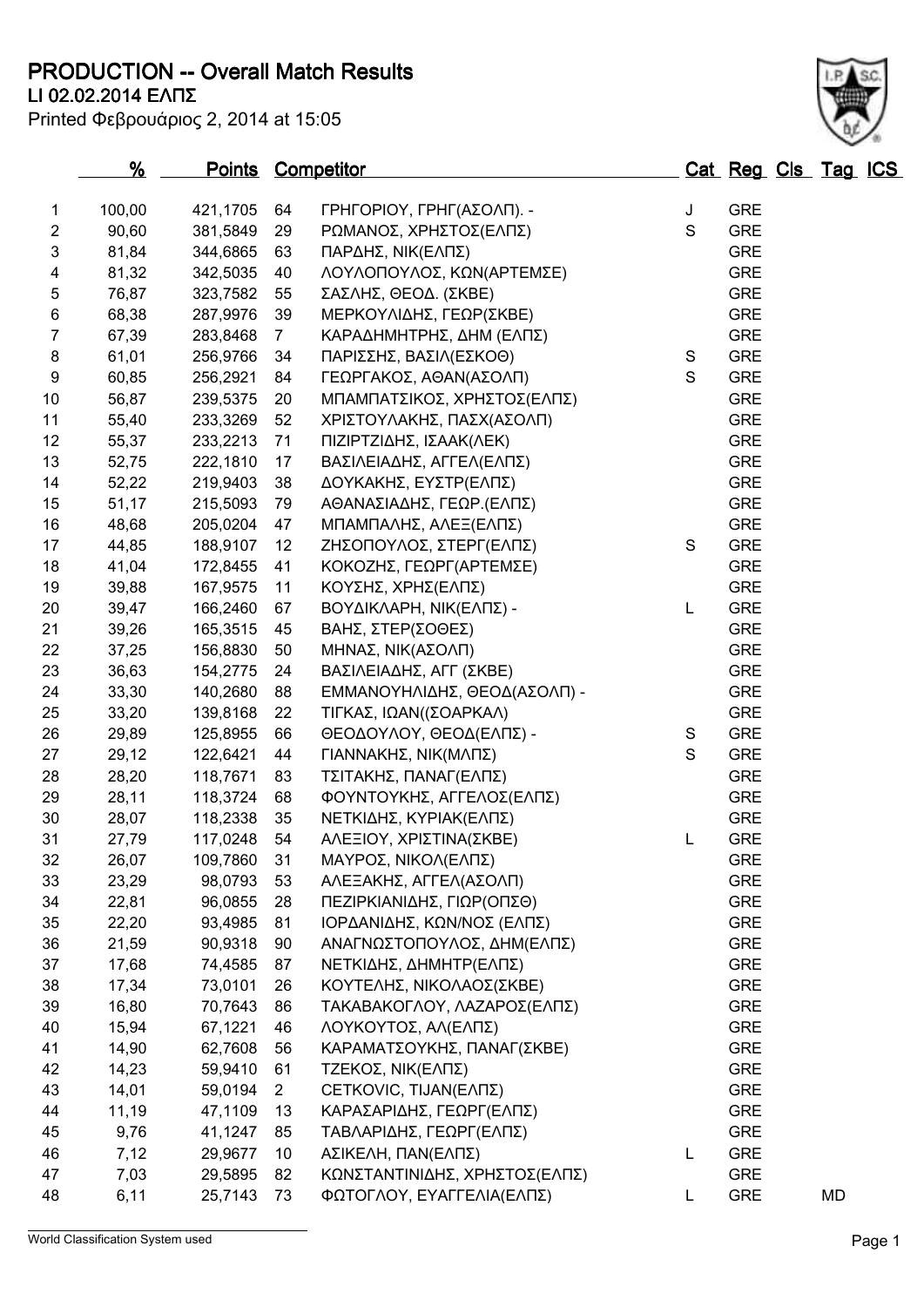**LI 02.02.2014 ΕΛΠΣ PRODUCTION -- Overall Match Results**

|  | Printed Φεβρουάριος 2, 2014 at 15:05 |  |  |  |
|--|--------------------------------------|--|--|--|
|--|--------------------------------------|--|--|--|

|    | %    | <b>Points</b> |    | <b>Competitor</b>            |    | Cat Reg Cls Tag ICS |  |  |
|----|------|---------------|----|------------------------------|----|---------------------|--|--|
|    |      |               |    |                              |    |                     |  |  |
| 49 | 5,68 | 23,9063       | 48 | ΜΑΜΜΟΣ, ΑΠΟΣΤ(ΕΛΠΣ)          |    | <b>GRE</b>          |  |  |
| 50 | 5,21 | 21,9634       | 27 | ΑΦΕΝΤΟΥΛΙΔΗΣ, ΣΤΕΛΙΟΣ (ΕΛΠΣ) |    | <b>GRE</b>          |  |  |
| 51 | 4,28 | 18,0364       | 74 | ΣΩΣΟΓΛΟΥ, ΑΛΕΞ.(ΕΛΠΣ)        |    | <b>GRE</b>          |  |  |
| 52 | 3,24 | 13,6629       | 76 | ΧΑΤΖΗΠΡΟΔΡΟΜΟΥ, ΔΗΜ (ΕΛΠΣ)   | S  | <b>GRE</b>          |  |  |
| 53 | 2,69 | 11,3378       | 77 | ΓΙΛΤΙΔΗΣ, ΠΡΟΔΡ (ΕΛΠΣ)       |    | <b>GRE</b>          |  |  |
| 54 | 2,17 | 9,1483        | 51 | ΔΕΛΑΠΟΡΤΑ, ΜΑΡΙΑ(ΑΣΟΛΠ)      |    | <b>GRE</b>          |  |  |
| 55 | 2,13 | 8,9908        | 25 | ΝΕΣΤΩΡΑΣ, ΙΩΑΝ (ΣΚΒΕ)        |    | <b>GRE</b>          |  |  |
| 56 | 1,71 | 7,1863        | 32 | ΣΠΑΝΙΑΣ, ΑΘΑΝ(ΕΛΠΣ)          | S  | <b>GRE</b>          |  |  |
| 57 | 1,59 | 6,6791        | 89 | ΛΕΟΝΤΙΔΟΥ, ΑΝΤΩΝ(ΕΛΠΣ)       |    | <b>GRE</b>          |  |  |
| 58 | 1,28 | 5,3985        | 78 | ΑΝΤΩΝΙΑΔΗΣ, ΓΕΩΡΓΙΟΣ(ΣΚΒΕ)   |    | <b>GRE</b>          |  |  |
| 59 | 1,00 | 4,2281        | 72 | ΓΚΟΛΟΗ, ΑΙΚΑΤ(ΕΛΠΣ)          |    | <b>GRE</b>          |  |  |
| 60 | 0,95 | 3,9991        | 62 | ΚΟΚΟΒΙΔΗΣ, ΚΥΡ(ΕΛΠΣ)         |    | <b>GRE</b>          |  |  |
| 61 | 0,59 | 2,4838        | 37 | ΤΕΝΕΚΕΤΖΗΣ, ΔΗΜΗΤ(ΣΑΡΙΣΑ)    | SS | <b>GRE</b>          |  |  |
| 62 | 0,17 | 0,7215        | 30 | ΧΑΡΑΤΣΗΣ, ΣΤΕΛΙΟΣ(ΕΛΠΣ)      |    | <b>GRE</b>          |  |  |
| 63 | 0,00 | 0,0000        | 16 | ΚΟΥΤΣΟΥΡΑΣ, ΚΩΝ(ΕΛΠΣ)        |    | <b>GRE</b>          |  |  |
| 64 | 0,00 | 0,0000        | 15 | ΠΑΠΠΑΣ, ΘΩΜΑΣ(ΕΛΠΣ)          |    | <b>GRE</b>          |  |  |

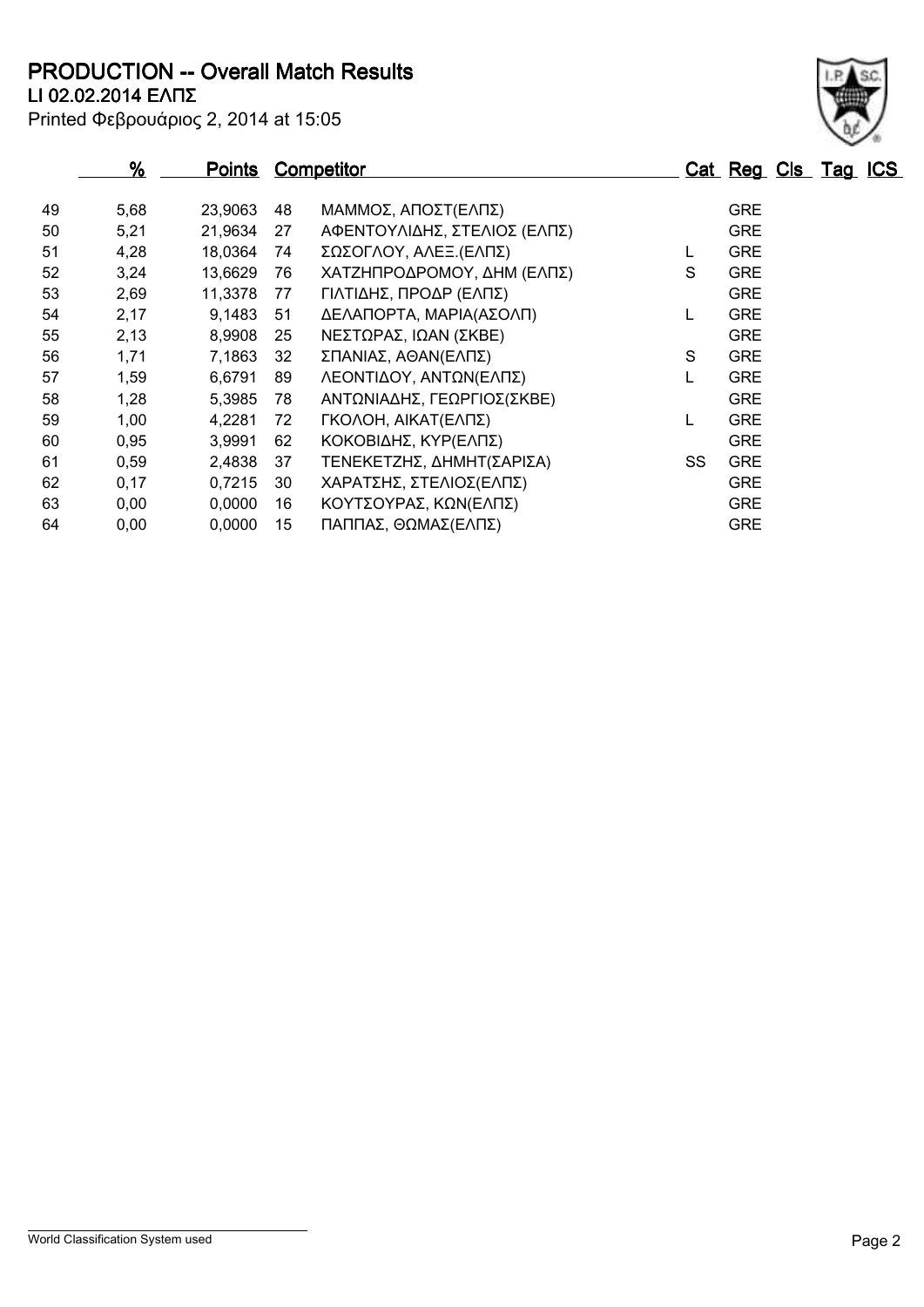|        | <b>Points Competitor</b> |                                  | Cat Reg Cls Tag ICS |  |  |
|--------|--------------------------|----------------------------------|---------------------|--|--|
| 100.00 | 308.9051                 | 49 ΠΑΠΑΔΟΠΟΥΛΟΣ, ΓΕΩΡΓ(ΑΟΒUDO) - | <b>GRE</b>          |  |  |
| 92.35  | 285.2810 4               | ΔΕΛΗΒΟΣ, ΠΑΝ (ΕΛΠΣ)              | <b>GRE</b>          |  |  |

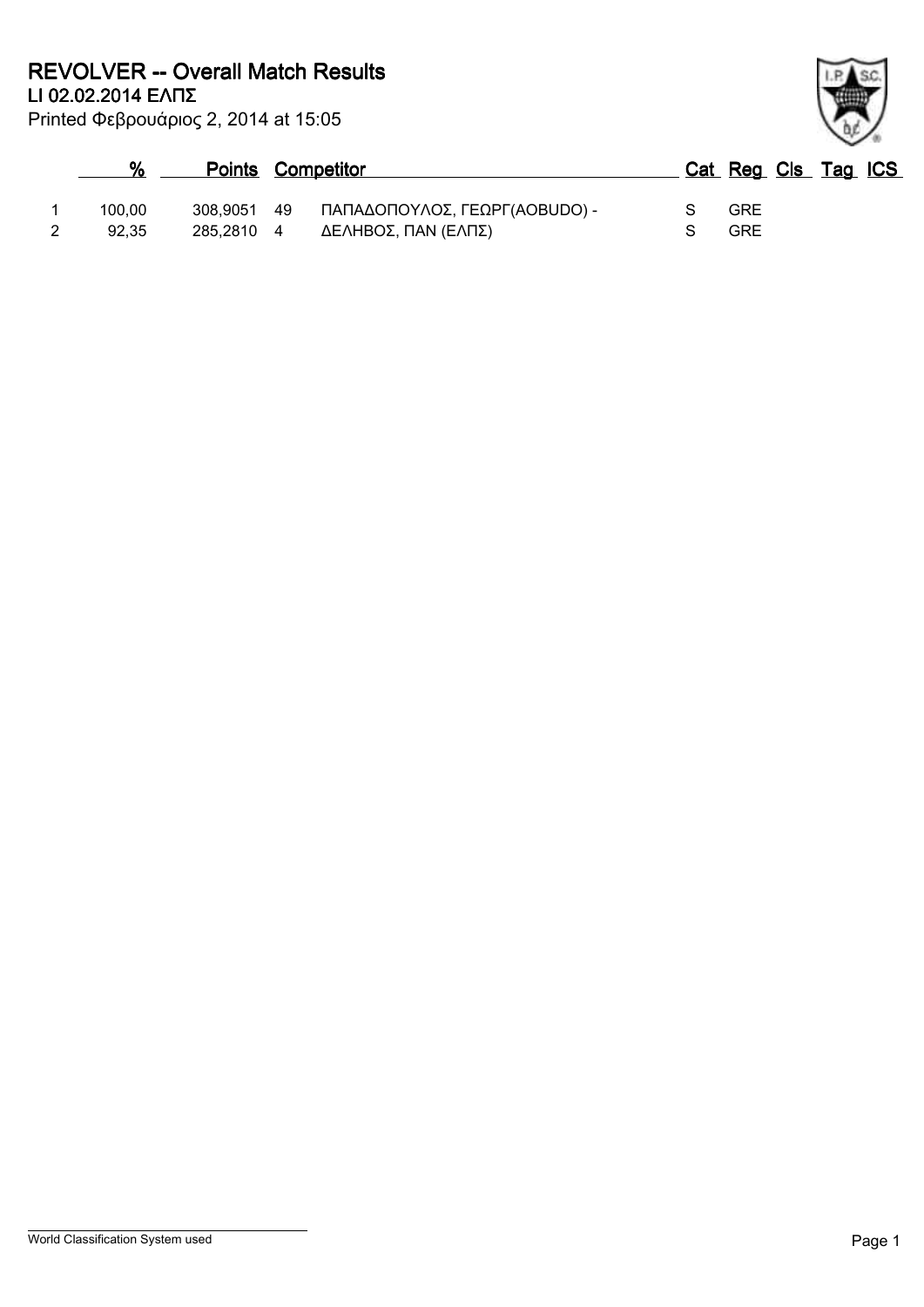**LI 02.02.2014 ΕΛΠΣ STANDARD -- Overall Match Results**

| Printed Φεβρουάριος 2, 2014 at 15:05 |  |  |  |
|--------------------------------------|--|--|--|
|--------------------------------------|--|--|--|

| 100,00 | 419,0643                         |                                              |                             |                                                                                                        |            |                                                      |
|--------|----------------------------------|----------------------------------------------|-----------------------------|--------------------------------------------------------------------------------------------------------|------------|------------------------------------------------------|
|        |                                  | 19                                           | ΛΙΟΓΓΟΣ, ΧΡΗΣ(ΣΟΚΙΛΚΙΣ)     | S                                                                                                      | <b>GRE</b> |                                                      |
|        |                                  |                                              |                             |                                                                                                        |            |                                                      |
|        |                                  |                                              |                             |                                                                                                        |            |                                                      |
|        |                                  | 42                                           |                             |                                                                                                        |            |                                                      |
|        |                                  | 57                                           |                             |                                                                                                        |            |                                                      |
| 74,08  | 310.4569                         | 80                                           | ΛΕΟΝΤΑΡΙΔΗΣ, ΠΑΥΛΟΣ(ΕΛΠΣ)   |                                                                                                        | <b>GRE</b> |                                                      |
| 73,48  | 307,9420                         | 65                                           | ΙΩΑΚΕΙΜΙΔΗΣ, ΚΥΡΙΑΚΟΣ(ΕΛΠΣ) |                                                                                                        | <b>GRE</b> |                                                      |
| 67,38  | 282,3725                         | 75                                           | ΤΣΙΟΛΑΚΗΣ, ΚΩΝ(ΑΣΟΛΠ)       |                                                                                                        | <b>GRE</b> |                                                      |
| 63,75  | 267,1585                         | 69                                           | ΚΑΣΑΠΟΓΛΟΥ, ΑΛΦ-ΣΤΥΛ(ΑΣΟΛΠ) |                                                                                                        | <b>GRE</b> |                                                      |
| 26,49  | 111,0200                         |                                              | ΧΑΤΖΗΕΜΜΑΝΟΥΗΛ, ΣΩΤ(ΣΑΡΙΣΑ) | S                                                                                                      | <b>GRE</b> |                                                      |
| 20,35  | 85,2614                          | 14                                           | ΓΕΩΡΓΑΝΤΑΣ, ΑΘΑΝ(ΕΛΠΣ)      |                                                                                                        | <b>GRE</b> |                                                      |
| 15,35  | 64,3301                          | 21                                           | ΠΙΝΑΚΟΥΛΑΚΗΣ, ΕΜΜ(ΣΑΡΙΣΑ)   |                                                                                                        | <b>GRE</b> |                                                      |
| 13,72  | 57,5044                          | 9                                            | ΠΗΓΑΔΑΣ, ΑΝΑΣΤ(ΕΛΠΣ)        |                                                                                                        | <b>GRE</b> |                                                      |
| 12,36  | 51,7824                          | 6                                            | ΡΗΓΑΣ, ΕΥΣΤΑΘ(Ε.Λ.Π.Σ)      |                                                                                                        | <b>GRE</b> | SO.                                                  |
| 5,57   | 23,3596                          | 58                                           | ΑΝΑΝΙΑΔΗΣ, ΒΑΣ(ΑΣΟΛΠ)       |                                                                                                        | <b>GRE</b> |                                                      |
| 5,13   | 21,5096                          | 36                                           | ΤΕΝΕΚΕΤΖΗΣ, ΠΑΝ(ΣΑΡΙΣΑ)     |                                                                                                        | <b>GRE</b> |                                                      |
| 3,27   | 13,6858                          | 3                                            | ΤΖΙΜΑΣ, ΔΗΜ(ΣΑΣΒΕΡ)         | S                                                                                                      | <b>GRE</b> | RM.                                                  |
|        | 88,76<br>85,30<br>81,28<br>77,83 | 371,9690<br>357,4692<br>340,6333<br>326,1786 | 43<br>23                    | ΧΑΜΛΑΤΖΗΣ, Αλεξ. (AO BUDO)<br>BEPΓΟΣ, ΑΠ (AO BUDO)<br>ΟΨΙΜΟΣ, ΑΝΕΣΤΗΣ(ΣΚΟΝΚ)<br>ΔΑΛΙΑΝΗΣ, ΑΝΔΡ (ΑΣΟΛΠ) |            | <b>GRE</b><br><b>GRE</b><br><b>GRE</b><br><b>GRE</b> |